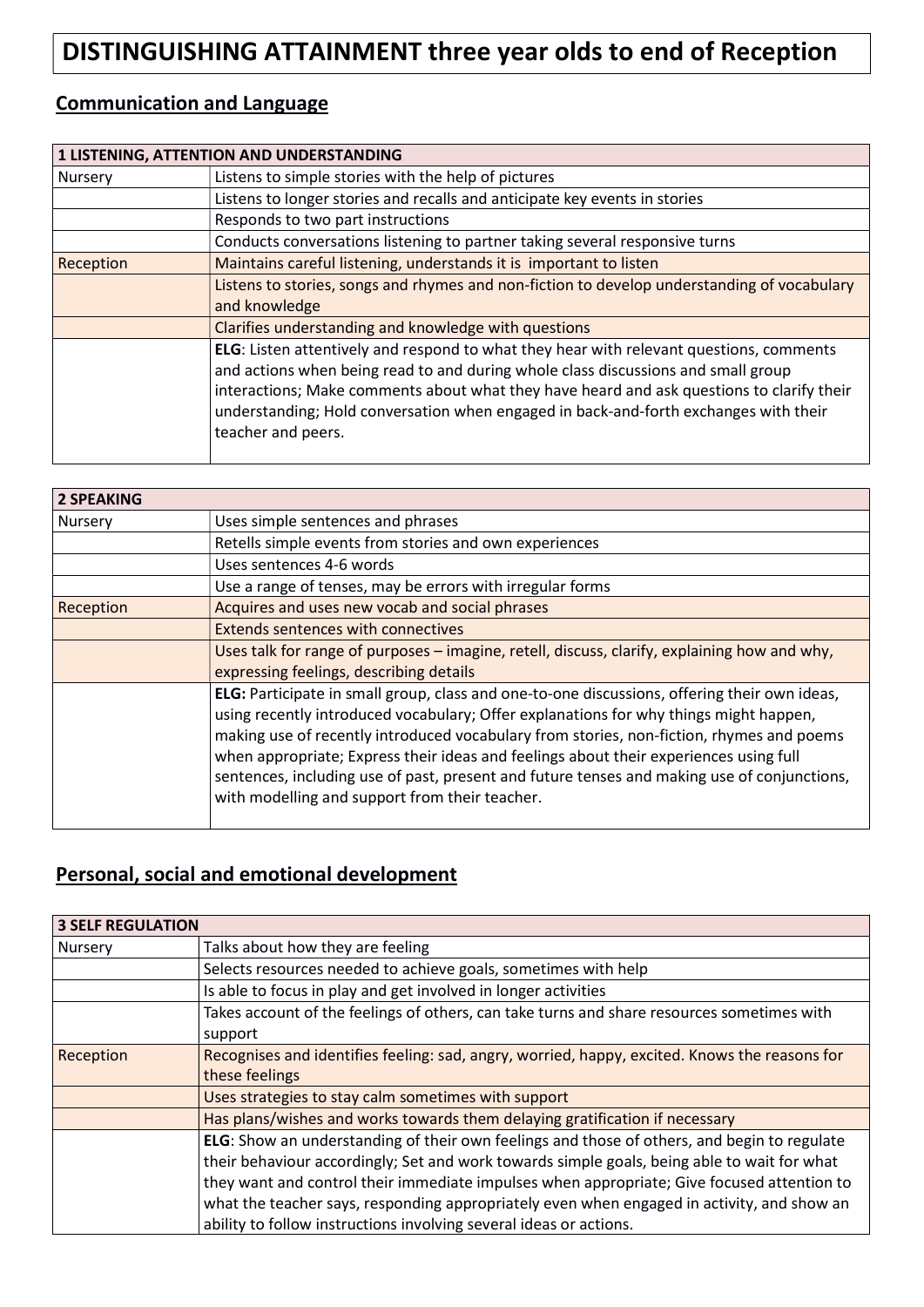| <b>4 MANAGING SELF</b> |                                                                                                                                                                                                                                                                                                                                                                        |
|------------------------|------------------------------------------------------------------------------------------------------------------------------------------------------------------------------------------------------------------------------------------------------------------------------------------------------------------------------------------------------------------------|
| Nursery                | Developing desire to do things independently                                                                                                                                                                                                                                                                                                                           |
|                        | Follows rules and ways of sorting out conflict, sometimes with adult help                                                                                                                                                                                                                                                                                              |
|                        | Chooses appropriate ways to be assertive, sometimes with adult help                                                                                                                                                                                                                                                                                                    |
|                        | Typically manages hygiene, toileting and simple dressing independently                                                                                                                                                                                                                                                                                                 |
| Reception              | Developing confidence with unfamiliar activities                                                                                                                                                                                                                                                                                                                       |
|                        | Aware of boundaries and of behavioural expectations                                                                                                                                                                                                                                                                                                                    |
|                        | Shows some understanding that exercise, eating, sleeping and hygiene can affect health                                                                                                                                                                                                                                                                                 |
|                        | ELG: Be confident to try new activities and show independence, resilience and perseverance in<br>the face of challenge; Explain the reasons for rules, know right from wrong and try to behave<br>accordingly; Manage their own basic hygiene and personal needs, including dressing, going to<br>the toilet and understanding the importance of healthy food choices. |

| <b>5 BUILDING RELATIONSHIPS</b> |                                                                                                |
|---------------------------------|------------------------------------------------------------------------------------------------|
| Nursery                         | Begins to get to know other children beyond family or close contacts                           |
|                                 | Takes part in community activities - clearing up, giving out fruit, fetching resources         |
|                                 | Plays in groups beyond one or two other children                                               |
|                                 | Shows awareness of the needs of others                                                         |
| Reception                       | Confidence to develop relationships with unfamiliar children and familiar adults               |
|                                 | Developing important social attributes: kindness, sharing, listening                           |
|                                 | Takes account of views and needs of others in play and when working together co-operatively    |
|                                 | ELG: Form positive attachments to adults and friendships with peers; Show sensitivity to their |
|                                 | own and to others' needs.                                                                      |

# Physical Development

| <b>6 GROSS MOTOR</b> |                                                                                          |
|----------------------|------------------------------------------------------------------------------------------|
| Nursery              | Manoeuvres scooters, trikes, bikes                                                       |
|                      | Uses large arm/ shoulder movement - throwing, painting                                   |
|                      | Developing range of movements - running, jumping, skipping, hopping                      |
|                      | Chooses right tool and movement for task in hand - spade for digging, crawling under an  |
|                      | obstacle                                                                                 |
| Reception            | Uses and combines a range of movements                                                   |
|                      | Shows developing strength, co-ordination, balance, agility                               |
|                      | Capable with ball skills - throwing, catching, kicking, passing, batting and aiming      |
|                      | ELG: Negotiate space and obstacles safely, with consideration for themselves and others; |
|                      | Demonstrate strength, balance and coordination when playing; Move energetically, such as |
|                      | running, jumping, dancing, hopping, skipping and climbing.                               |

| <b>7 FINE MOTOR</b> |                                                                                                    |
|---------------------|----------------------------------------------------------------------------------------------------|
| Nursery             | Uses simple one handed tools - glue sticks, brushes                                                |
|                     | Shows preference for dominant hand                                                                 |
|                     | Uses scissors, hammers, tools                                                                      |
|                     | Uses comfortable grip - pencils, paintbrushes                                                      |
| Reception           | Uses small motor skills - tools: pencils, brushes, scissors, cutlery competently and safely        |
|                     | Maintains posture/core strength                                                                    |
|                     | Holds pencil effectively to form recognisable letters, often correctly formed                      |
|                     | ELG: Hold a pencil effectively in preparation for fluent writing - using the tripod grip in almost |
|                     | all cases; Use a range of small tools, including scissors, paint brushes and cutlery; Begin to     |
|                     | show accuracy and care when drawing.                                                               |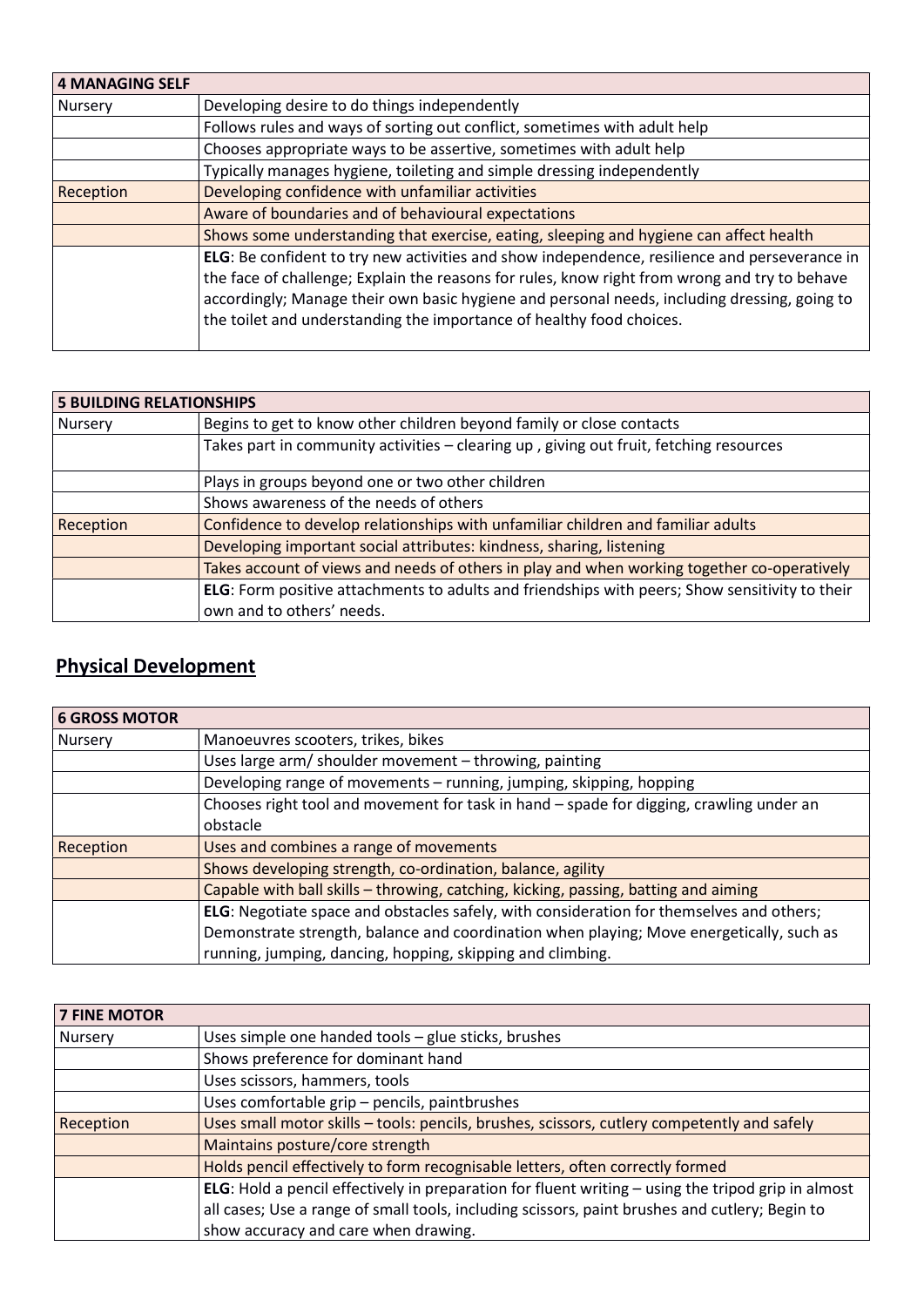#### **Literacy**

|                | <b>8 COMPREHENSION</b>                                                                                                                                                                                                                                                                                                                                              |  |
|----------------|---------------------------------------------------------------------------------------------------------------------------------------------------------------------------------------------------------------------------------------------------------------------------------------------------------------------------------------------------------------------|--|
| <b>Nursery</b> | Understands print has meaning                                                                                                                                                                                                                                                                                                                                       |  |
|                | Repertoire of stories, joins in with some, recalls some,                                                                                                                                                                                                                                                                                                            |  |
|                | Reads own name label, logos, signs, choosing books/materials to read independently                                                                                                                                                                                                                                                                                  |  |
|                | Reading name labels, Reads familiar words, Uses stories - characters and names, story in role                                                                                                                                                                                                                                                                       |  |
|                | play, settings from stories in role play.                                                                                                                                                                                                                                                                                                                           |  |
| Reception      | Reads and responds to words/phrases on notices/texts                                                                                                                                                                                                                                                                                                                |  |
|                | Uses ideas/characters/vocab from stories in role play and discussion                                                                                                                                                                                                                                                                                                |  |
|                | Suggests what might happen next                                                                                                                                                                                                                                                                                                                                     |  |
|                | ELG: Demonstrate understanding of what has been read to them by retelling stories and<br>narratives using their own words and recently introduced vocabulary; Anticipate - where<br>appropriate - key events in stories; Use and understand recently introduced vocabulary during<br>discussions about stories, non-fiction, rhymes and poems and during role-play. |  |

| <b>9 WORD READING</b> |                                                                                                                                                                                                                                                                                        |
|-----------------------|----------------------------------------------------------------------------------------------------------------------------------------------------------------------------------------------------------------------------------------------------------------------------------------|
| Nursery               | Fills in missing words from rhymes/songs                                                                                                                                                                                                                                               |
|                       | Claps words/syllables in rhymes                                                                                                                                                                                                                                                        |
|                       | Follows text from left to right                                                                                                                                                                                                                                                        |
|                       | Hears sounds that are the same – such as first sound of own name                                                                                                                                                                                                                       |
| Reception             | Reads letters by saying their sounds                                                                                                                                                                                                                                                   |
|                       | Blends letters into short words; Reads few common exception words                                                                                                                                                                                                                      |
|                       | Reads simple phrases                                                                                                                                                                                                                                                                   |
|                       | ELG: Say a sound for each letter of the alphabet and at least 10 diagraphs; read words<br>consistent with their phonic knowledge by sound-blending; read aloud simple sentences and<br>books that are consistent with their phonic knowledge, including some common exception<br>words |

| <b>10 WRITING</b> |                                                                                               |
|-------------------|-----------------------------------------------------------------------------------------------|
| <b>Nursery</b>    | Gives meaning to marks                                                                        |
|                   | Uses different kinds of marks for writing and for drawing/painting                            |
|                   | Uses letter strings for writing                                                               |
|                   | Writes some letters correctly, for example from own name                                      |
| Reception         | Forms correctly lower case and capital letters of learned sounds correctly                    |
|                   | Spells short words by segmenting the sounds                                                   |
|                   | Writes simple phrases and sentences with full stops and capital letters                       |
|                   | ELG: . write recognisable letters, most of which are correctly formed; spell words by         |
|                   | identifying sounds in them and representing the sounds with a letter or letters; write simple |
|                   | phrases and sentences that can be read by others                                              |
|                   |                                                                                               |

# **Mathematics**

| 11 NUMBER |                                                                                           |
|-----------|-------------------------------------------------------------------------------------------|
| Nursery   | Reciting numbers, uses random numbers in songs and games                                  |
|           | Subitises to 3                                                                            |
|           | Counts accurately to 5 in practical contexts                                              |
|           | Begins mathematical mark making                                                           |
| Reception | Subitises beyond 3                                                                        |
|           | Matches numeral with number                                                               |
|           | Counting beyond 10 and begins to know some number bonds                                   |
|           | ELG: Have a deep understanding of number to 10, including the composition of each number; |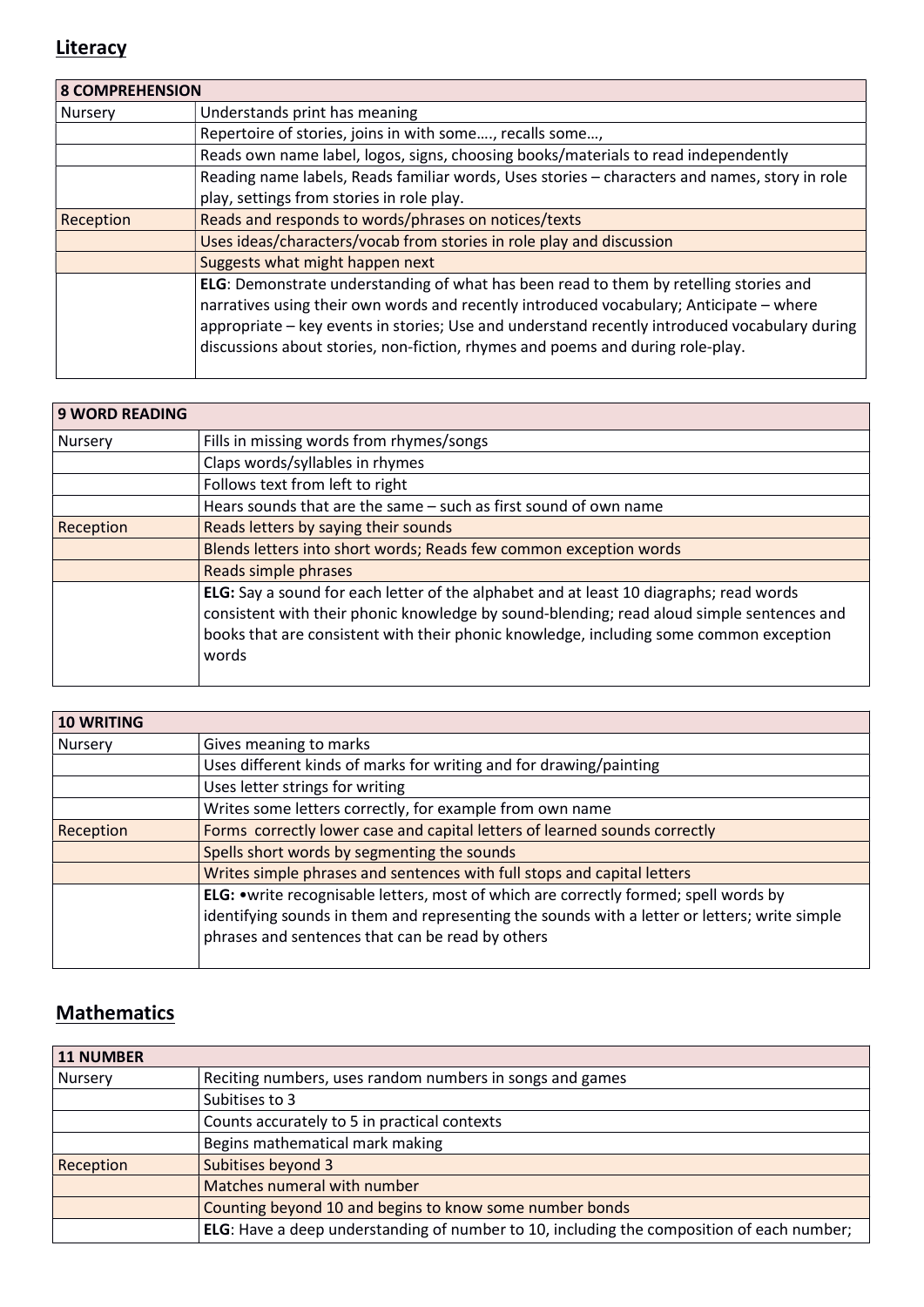| Subitise (recognise quantities without counting) up to 5; Automatically recall (without  |
|------------------------------------------------------------------------------------------|
| reference to rhymes, counting or other aids) number bonds up to 5 (including subtraction |
| facts) and some number bonds to 10, including double facts.                              |
|                                                                                          |

| <b>12 NUMERICAL PATTERNS</b> |                                                                                                                                                                                          |
|------------------------------|------------------------------------------------------------------------------------------------------------------------------------------------------------------------------------------|
| <b>Nursery</b>               | Notices things that are the same and those that are different                                                                                                                            |
|                              | Notices numerals which are same - as their age, house number, phone number,                                                                                                              |
|                              | Notices number patterns in stories and songs - The enormous turnip, five green bottles, The                                                                                              |
|                              | hungry caterpillar                                                                                                                                                                       |
|                              | Recognises same number of objects / more / fewer                                                                                                                                         |
| Reception                    | Compares amounts - less, more, same as, up to 10                                                                                                                                         |
|                              | Recognises composition/bonds of 2, 3, 4 and 5 in context                                                                                                                                 |
|                              | Shares in context                                                                                                                                                                        |
|                              | ELG: Verbally count beyond 20, recognising the pattern of the counting system; Compare<br>quantities up to 10 in different contexts, recognising when one quantity is greater than, less |
|                              | than or the same as the other quantity; Explore and represent patterns within numbers up to<br>10, including evens and odds, double facts and how quantities can be distributed equally. |

| <b>SHAPE, SPACE AND MEASURES</b> |                                                                                              |
|----------------------------------|----------------------------------------------------------------------------------------------|
| <b>Nursery</b>                   | Recognises similar shapes, puts away equipment - matches the shadow                          |
|                                  | Construction, building, junk modelling - manipulates 2D & 3D shapes and uses some names      |
|                                  | and descriptive language - round, straight, corners, sides                                   |
|                                  | Responds to positional and time language - eg Bear Hunt, shape language - round, big, small, |
|                                  | days of week, late, early, first, next, after                                                |
|                                  | Makes comparisons of weight, capacity, height, length by eye and feel                        |
| Reception                        | Selects, rotates and manipulates shapes in construction and creating patterns and sculptures |
|                                  | Continues, copies and creates patterns                                                       |
|                                  | Compares and measures - weight, capacity, height, length                                     |
|                                  | Recognises meaningful times such as 12 o clock lunchtime, home time, bed time                |
|                                  |                                                                                              |

# Understanding the world

| <b>13 PAST AND PRESENT</b> |                                                                                                                                                                                                                                                                                                                                                    |
|----------------------------|----------------------------------------------------------------------------------------------------------------------------------------------------------------------------------------------------------------------------------------------------------------------------------------------------------------------------------------------------|
| Nursery                    | Shows interest in the lives of people who are familiar to them                                                                                                                                                                                                                                                                                     |
|                            | Shows interest in different occupations and ways of life through role play, visitors and stories                                                                                                                                                                                                                                                   |
|                            | Comments on photographs, pictures in books                                                                                                                                                                                                                                                                                                         |
|                            | Notices and comments on differences between now and then drawing on their own family                                                                                                                                                                                                                                                               |
|                            | experiences                                                                                                                                                                                                                                                                                                                                        |
| Reception                  | Knows about the work of familiar community workers                                                                                                                                                                                                                                                                                                 |
|                            | Comments on pictures, stories, oral tales, artefacts, buildings from past                                                                                                                                                                                                                                                                          |
|                            | Comments on differences/similarities from the past of artefacts, buildings, people, stories                                                                                                                                                                                                                                                        |
|                            | within their own lives                                                                                                                                                                                                                                                                                                                             |
|                            | ELG: Talk about the lives of the people around them and their roles in society; Know some<br>similarities and differences between things in the past and now, drawing on their experiences<br>and what has been read in class; Understand the past through settings, characters and events<br>encountered in books read in class and storytelling. |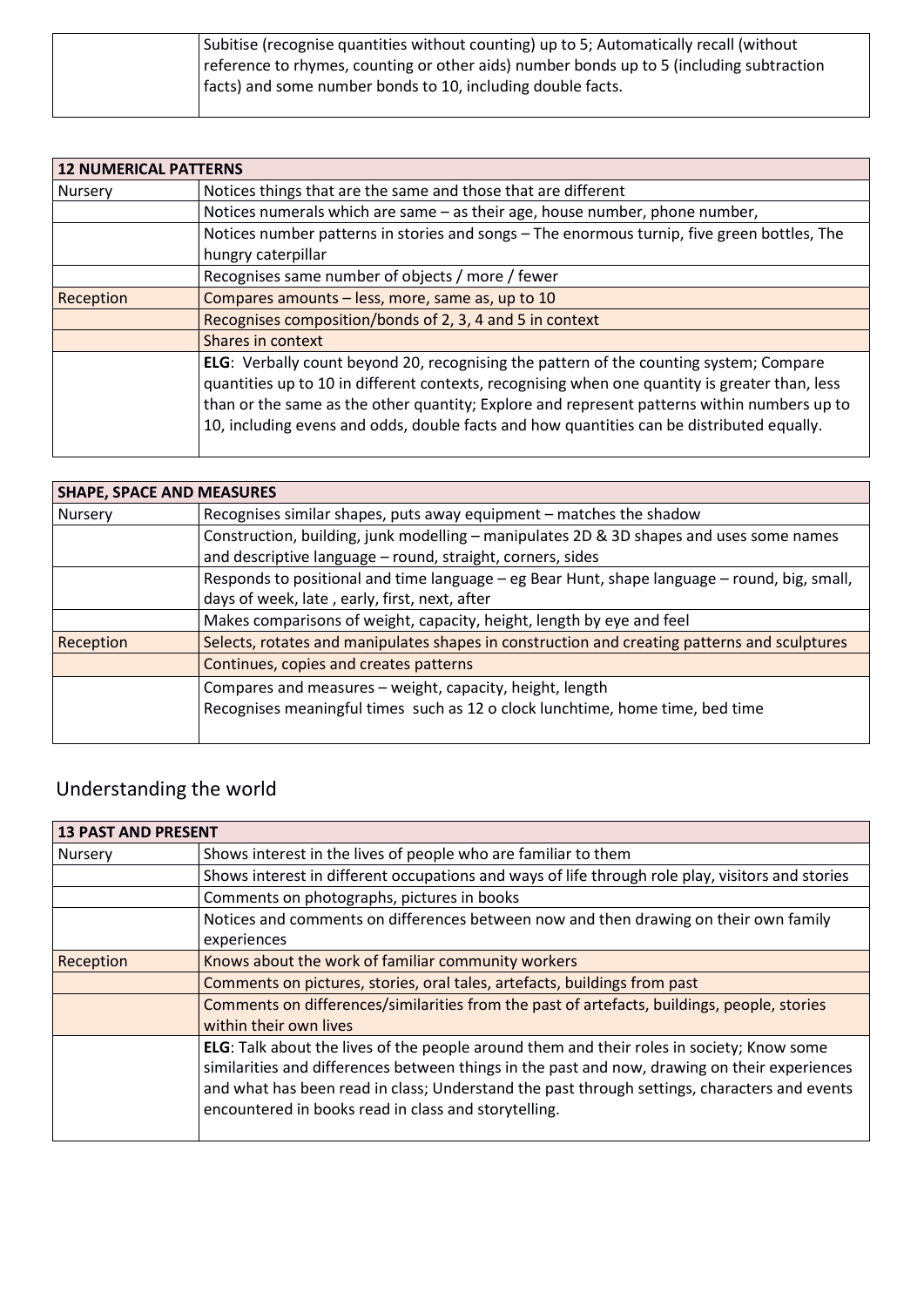| <b>14 PEOPLE CULTURE AND COMMUNITIES</b> |                                                                                                                                                                                                                                                                                                                                                                                                                                                                                                                |
|------------------------------------------|----------------------------------------------------------------------------------------------------------------------------------------------------------------------------------------------------------------------------------------------------------------------------------------------------------------------------------------------------------------------------------------------------------------------------------------------------------------------------------------------------------------|
| Nursery                                  | Talks about special times or events for family                                                                                                                                                                                                                                                                                                                                                                                                                                                                 |
|                                          | Is interested in the special times or events of friends                                                                                                                                                                                                                                                                                                                                                                                                                                                        |
|                                          | Notices differences between their family cultures and those of others                                                                                                                                                                                                                                                                                                                                                                                                                                          |
|                                          | Knows about their own environment and other places/countries through visits, pictures and                                                                                                                                                                                                                                                                                                                                                                                                                      |
|                                          | family experiences                                                                                                                                                                                                                                                                                                                                                                                                                                                                                             |
| Reception                                | Talks about, names and describes life of family                                                                                                                                                                                                                                                                                                                                                                                                                                                                |
|                                          | Knows about features of local and other environments including other countries                                                                                                                                                                                                                                                                                                                                                                                                                                 |
|                                          | Recognises people have different beliefs and ways of celebrating                                                                                                                                                                                                                                                                                                                                                                                                                                               |
|                                          | ELG: Describe their immediate environment using knowledge from observation, discussion,<br>stories, non-fiction texts and maps; Know some similarities and differences between different<br>religious and cultural communities in this country, drawing on their experiences and what has<br>been read in class; Explain some similarities and differences between life in this country and<br>life in other countries, drawing on knowledge from stories, non-fiction texts and - when<br>appropriate - maps. |

| <b>15 THE NATURAL WORLD</b> |                                                                                             |
|-----------------------------|---------------------------------------------------------------------------------------------|
| Nursery                     | Explores natural objects, plants, creatures and materials in the environment                |
|                             | Talks about things they have seen and explored such as plants, animals, natural objects and |
|                             | materials                                                                                   |
|                             | Comments and asks questions about the natural world, seasons and talks about why things     |
|                             | happen                                                                                      |
|                             | Developing understanding of the cycle: growth, decay and changes. Shows care and concern    |
|                             | for living things and environment                                                           |
| Reception                   | Explores natural world -collects, smells, listens, records                                  |
|                             | Talks about features of plants, animals, materials, environments                            |
|                             | Understands the effects of changing seasons on natural world around them, and changes in    |
|                             | materials, such as caused by changes in temperature and cooking                             |
|                             | ELG: Explore the natural world around them, making observations and drawing pictures of     |
|                             | animals and plants; Know some similarities and differences between the natural world around |
|                             | them and contrasting environments, drawing on their experiences and what has been read in   |
|                             | class; Understand some important processes and changes in the natural world around them,    |
|                             | including the seasons and changing states of matter.                                        |
|                             |                                                                                             |

# Expressive arts and design

| <b>16 CREATING WITH MATERIALS</b> |                                                                                                                                                                                                                                                                                                         |
|-----------------------------------|---------------------------------------------------------------------------------------------------------------------------------------------------------------------------------------------------------------------------------------------------------------------------------------------------------|
| Nursery                           | Explores colour, textures and constructions using range of materials                                                                                                                                                                                                                                    |
|                                   | Uses materials, tools and techniques to express own ideas                                                                                                                                                                                                                                               |
|                                   | Becomes involved in pretend play using pretend objects                                                                                                                                                                                                                                                  |
|                                   | Talks about what is created and how                                                                                                                                                                                                                                                                     |
| Reception                         | Creates colour, texture, form, design in their work                                                                                                                                                                                                                                                     |
|                                   | Uses and creates props and uses materials in role and pretend play                                                                                                                                                                                                                                      |
|                                   | Makes safe use of range of tools, materials and techniques and talks about own work                                                                                                                                                                                                                     |
|                                   | ELG: Safely use and explore a variety of materials, tools and techniques, experimenting with<br>colour, design, texture, form and function; Share their creations, explaining the process they<br>have used; Make use of props and materials when role playing characters in narratives and<br>stories. |